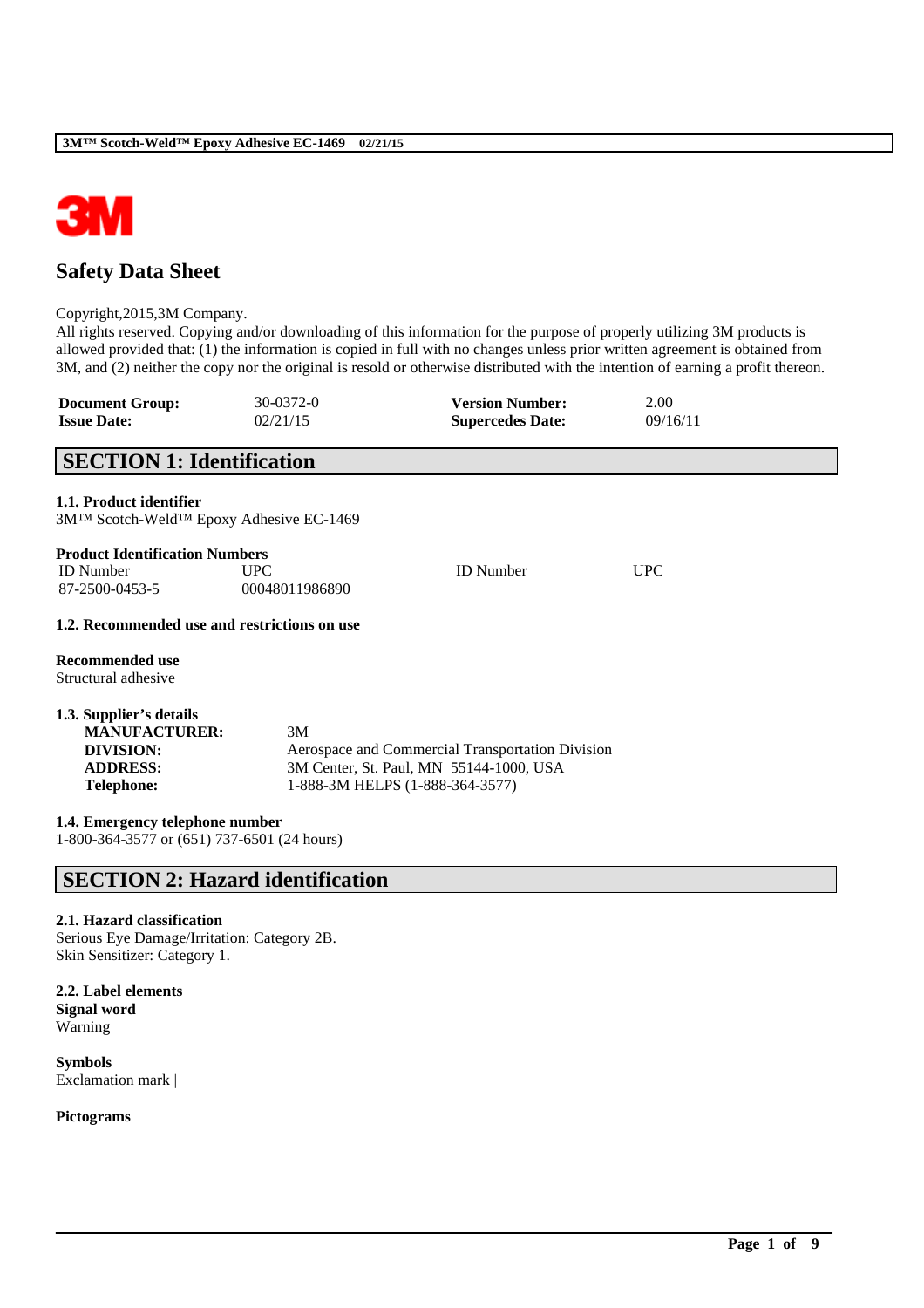

**Hazard Statements** Causes eye irritation. May cause an allergic skin reaction.

#### **Precautionary Statements**

#### **Prevention:**

Avoid breathing dust/fume/gas/mist/vapors/spray. Wear protective gloves. Wash thoroughly after handling. Contaminated work clothing must not be allowed out of the workplace.

#### **Response:**

IF IN EYES: Rinse cautiously with water for several minutes. Remove contact lenses, if present and easy to do. Continue rinsing.

If eye irritation persists: Get medical advice/attention.

IF ON SKIN: Wash with plenty of soap and water.

If skin irritation or rash occurs: Get medical advice/attention.

Wash contaminated clothing before reuse.

#### **Disposal:**

Dispose of contents/container in accordance with applicable local/regional/national/international regulations.

## **2.3. Hazards not otherwise classified**

None.

23% of the mixture consists of ingredients of unknown acute dermal toxicity.

## **SECTION 3: Composition/information on ingredients**

| Ingredient         | C.A.S. No.    | $\%$ by Wt               |
|--------------------|---------------|--------------------------|
| <b>Epoxy Resin</b> | 125068-38-6   | 70 - 90 Trade Secret $*$ |
| Hvrdrazide         | Trade Secret* | $10 - 30$                |
| Amorphous Silica   | 112945-52-5   | $\overline{\phantom{a}}$ |

\*The specific chemical identity and/or exact percentage (concentration) of this composition has been withheld as a trade secret.

## **SECTION 4: First aid measures**

#### **4.1. Description of first aid measures**

#### **Inhalation:**

Remove person to fresh air. If you feel unwell, get medical attention.

#### **Skin Contact:**

Immediately wash with soap and water. Remove contaminated clothing and wash before reuse. If signs/symptoms develop, get medical attention.

\_\_\_\_\_\_\_\_\_\_\_\_\_\_\_\_\_\_\_\_\_\_\_\_\_\_\_\_\_\_\_\_\_\_\_\_\_\_\_\_\_\_\_\_\_\_\_\_\_\_\_\_\_\_\_\_\_\_\_\_\_\_\_\_\_\_\_\_\_\_\_\_\_\_\_\_\_\_\_\_\_\_\_\_\_\_\_\_\_\_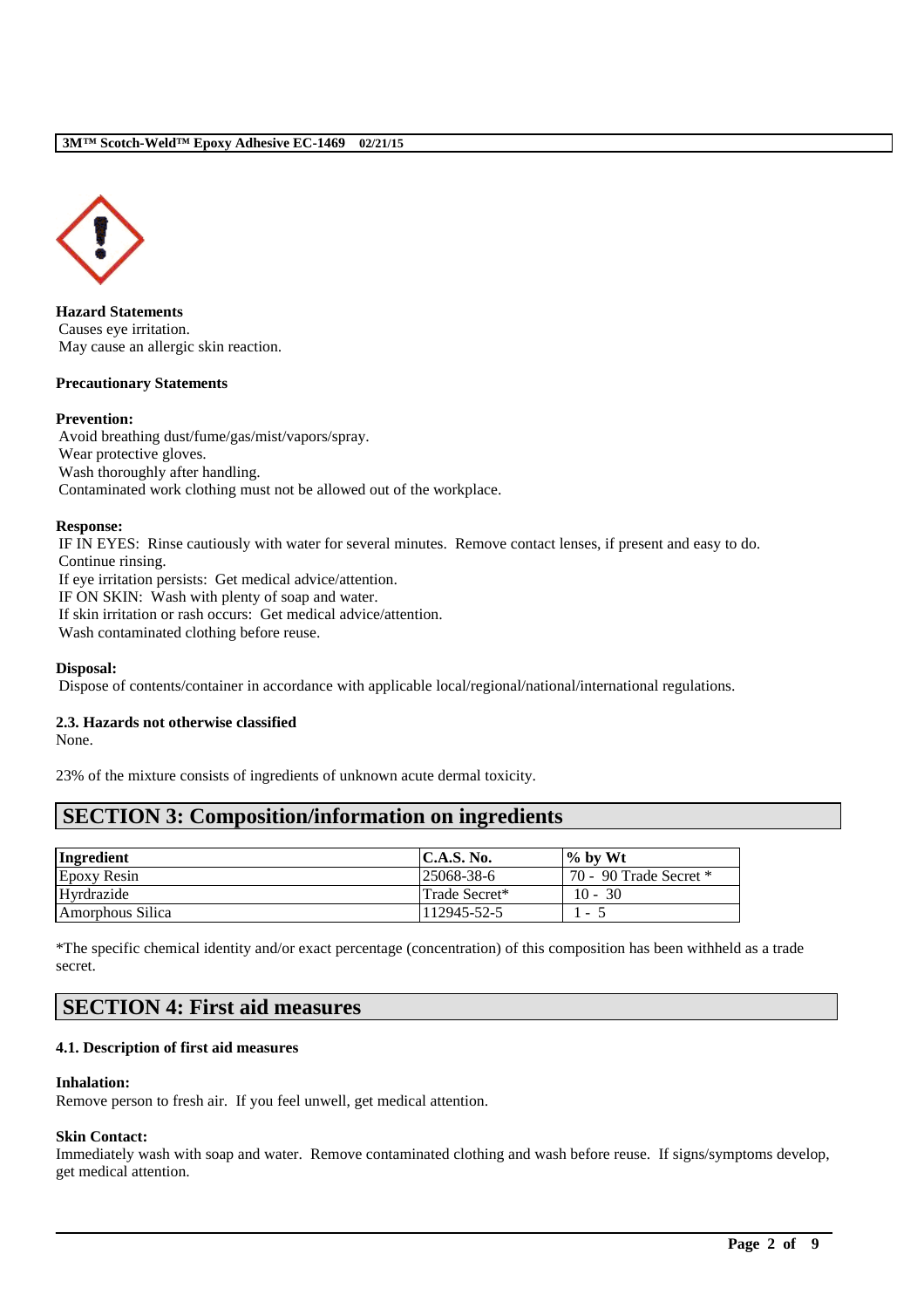#### **Eye Contact:**

Flush with large amounts of water. Remove contact lenses if easy to do. Continue rinsing. If signs/symptoms persist, get medical attention.

#### **If Swallowed:**

Rinse mouth. If you feel unwell, get medical attention.

#### **4.2. Most important symptoms and effects, both acute and delayed**

See Section 11.1. Information on toxicological effects.

# **4.3. Indication of any immediate medical attention and special treatment required**

Not applicable

## **SECTION 5: Fire-fighting measures**

#### **5.1. Suitable extinguishing media**

In case of fire: Use a fire fighting agent suitable for ordinary combustible material such as water or foam to extinguish.

## **5.2. Special hazards arising from the substance or mixture**

None inherent in this product.

#### **Hazardous Decomposition or By-Products**

| <b>Substance</b> | <b>Condition</b>  |
|------------------|-------------------|
| Aldehydes        | During Combustion |
| Carbon monoxide  | During Combustion |
| Carbon dioxide   | During Combustion |

#### **5.3. Special protective actions for fire-fighters**

No special protective actions for fire-fighters are anticipated.

## **SECTION 6: Accidental release measures**

#### **6.1. Personal precautions, protective equipment and emergency procedures**

Evacuate area. Ventilate the area with fresh air. Refer to other sections of this SDS for information regarding physical and health hazards, respiratory protection, ventilation, and personal protective equipment.

#### **6.2. Environmental precautions**

Avoid release to the environment.

#### **6.3. Methods and material for containment and cleaning up**

Collect as much of the spilled material as possible. Place in a closed container approved for transportation by appropriate authorities. Clean up residue. Seal the container. Dispose of collected material as soon as possible.

## **SECTION 7: Handling and storage**

#### **7.1. Precautions for safe handling**

Avoid breathing dust/fume/gas/mist/vapors/spray. Do not get in eyes, on skin, or on clothing. Do not eat, drink or smoke when using this product. Wash thoroughly after handling. Contaminated work clothing should not be allowed out of the workplace. Avoid release to the environment. Wash contaminated clothing before reuse. Avoid contact with oxidizing agents (eg. chlorine, chromic acid etc.)

\_\_\_\_\_\_\_\_\_\_\_\_\_\_\_\_\_\_\_\_\_\_\_\_\_\_\_\_\_\_\_\_\_\_\_\_\_\_\_\_\_\_\_\_\_\_\_\_\_\_\_\_\_\_\_\_\_\_\_\_\_\_\_\_\_\_\_\_\_\_\_\_\_\_\_\_\_\_\_\_\_\_\_\_\_\_\_\_\_\_

#### **7.2. Conditions for safe storage including any incompatibilities**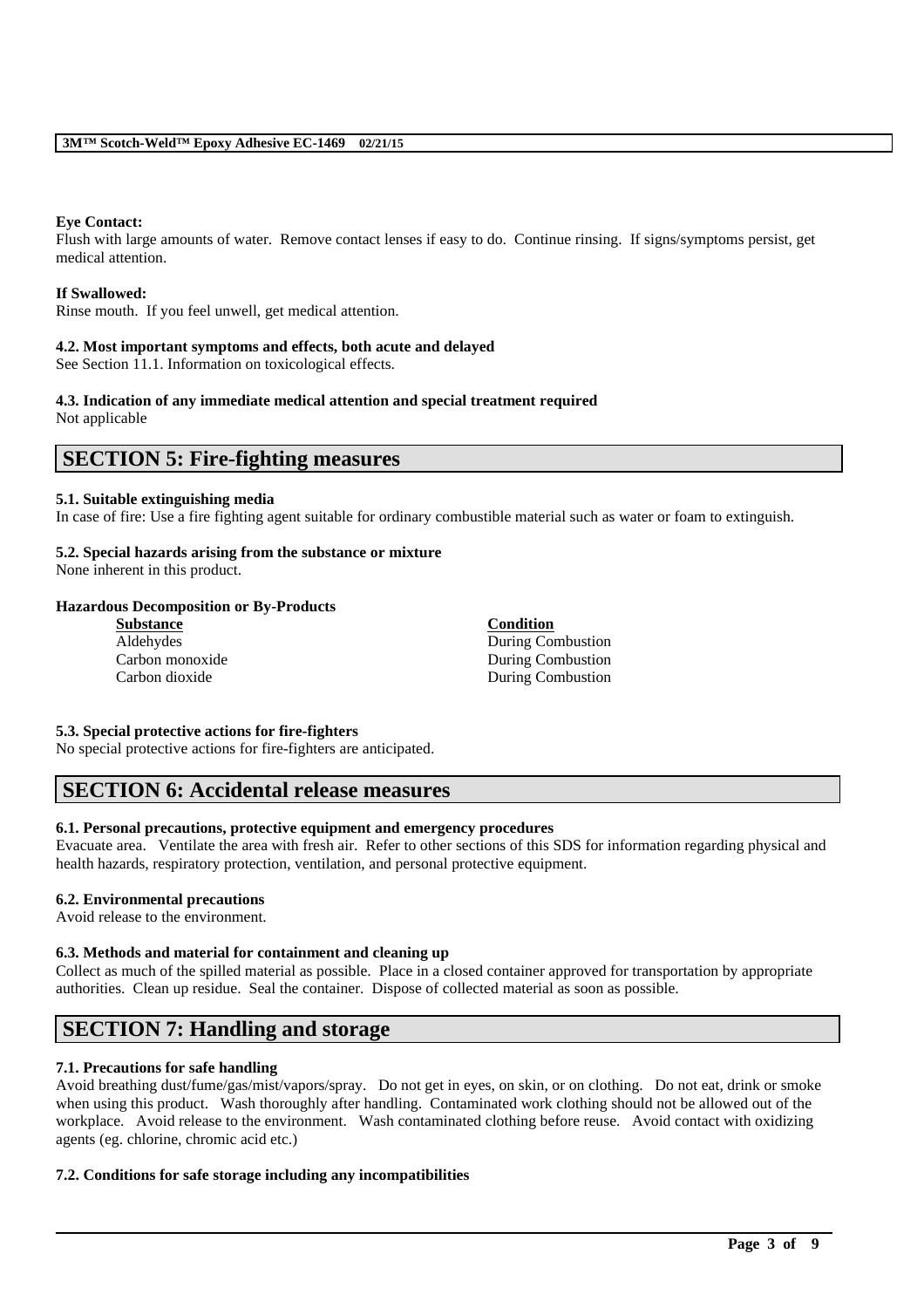#### **3M™ Scotch-Weld™ Epoxy Adhesive EC-1469 02/21/15**

Store away from acids. Store away from oxidizing agents.

## **SECTION 8: Exposure controls/personal protection**

#### **8.1. Control parameters**

#### **Occupational exposure limits**

No occupational exposure limit values exist for any of the components listed in Section 3 of this SDS.

#### **8.2. Exposure controls**

#### **8.2.1. Engineering controls**

Use general dilution ventilation and/or local exhaust ventilation to control airborne exposures to below relevant Exposure Limits and/or control dust/fume/gas/mist/vapors/spray. If ventilation is not adequate, use respiratory protection equipment.

#### **8.2.2. Personal protective equipment (PPE)**

#### **Eye/face protection**

Select and use eye/face protection to prevent contact based on the results of an exposure assessment. The following eye/face protection(s) are recommended: Indirect Vented Goggles

#### **Skin/hand protection**

Select and use gloves and/or protective clothing approved to relevant local standards to prevent skin contact based on the results of an exposure assessment. Selection should be based on use factors such as exposure levels, concentration of the substance or mixture, frequency and duration, physical challenges such as temperature extremes, and other use conditions. Consult with your glove and/or protective clothing manufacturer for selection of appropriate compatible gloves/protective clothing. Note: Nitrile gloves may be worn over polymer laminate gloves to improve dexterity. Gloves made from the following material(s) are recommended: Butyl Rubber Polymer laminate

If this product is used in a manner that presents a higher potential for exposure (eg. spraying, high splash potential etc.), then use of protective coveralls may be necessary. Select and use body protection to prevent contact based on the results of an exposure assessment. The following protective clothing material(s) are recommended: Apron – Butyl rubber Apron - polymer laminate

#### **Respiratory protection**

Under normal use conditions, airborne exposures are not expected to be significant enough to require respiratory protection.

\_\_\_\_\_\_\_\_\_\_\_\_\_\_\_\_\_\_\_\_\_\_\_\_\_\_\_\_\_\_\_\_\_\_\_\_\_\_\_\_\_\_\_\_\_\_\_\_\_\_\_\_\_\_\_\_\_\_\_\_\_\_\_\_\_\_\_\_\_\_\_\_\_\_\_\_\_\_\_\_\_\_\_\_\_\_\_\_\_\_

## **SECTION 9: Physical and chemical properties**

#### **9.1. Information on basic physical and chemical properties**

| <b>General Physical Form:</b>  | Liquid                                        |
|--------------------------------|-----------------------------------------------|
| <b>Specific Physical Form:</b> | Paste                                         |
| Odor, Color, Grade:            | Cream colored, low odor.                      |
| <b>Odor threshold</b>          | No Data Available                             |
| рH                             | Not Applicable                                |
| <b>Melting point</b>           | Not Applicable                                |
| <b>Boiling Point</b>           | $>=260 °C$                                    |
| <b>Flash Point</b>             | $>=220$ °F [ <i>Test Method</i> : Closed Cup] |
| <b>Evaporation rate</b>        | Not Applicable                                |
| Flammability (solid, gas)      | Not Applicable                                |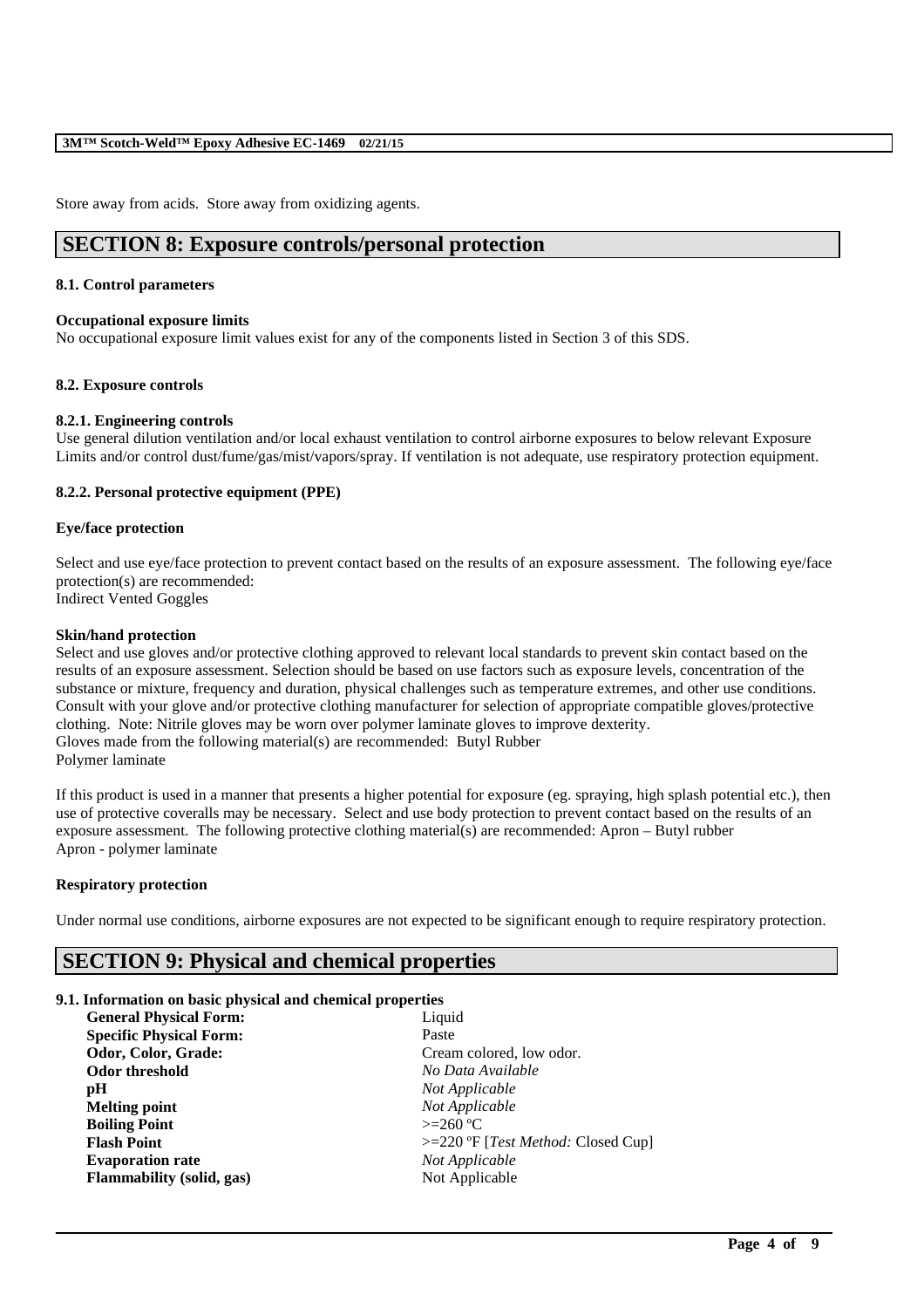| <b>Flammable Limits(LEL)</b>           | Not Applicable                         |
|----------------------------------------|----------------------------------------|
| <b>Flammable Limits(UEL)</b>           | Not Applicable                         |
| <b>Vapor Pressure</b>                  | Not Applicable                         |
| <b>Vapor Density</b>                   | Not Applicable                         |
| <b>Density</b>                         | $1.2$ g/ml                             |
| <b>Specific Gravity</b>                | 1.2 [ $RefStd: WATER=1$ ]              |
| <b>Solubility in Water</b>             | Nil                                    |
| Solubility- non-water                  | No Data Available                      |
| Partition coefficient: n-octanol/water | No Data Available                      |
| <b>Autoignition temperature</b>        | No Data Available                      |
| <b>Decomposition temperature</b>       | No Data Available                      |
| <b>Viscosity</b>                       | 40,000 - 80,000 centipoise [@ 73.4 °F] |
| <b>Hazardous Air Pollutants</b>        | 0 % weight [Test Method: Calculated]   |
| <b>Percent volatile</b>                | Negligible                             |
|                                        |                                        |

## **SECTION 10: Stability and reactivity**

#### **10.1. Reactivity**

This material may be reactive with certain agents under certain conditions - see the remaining headings in this section.

**10.2. Chemical stability** Stable.

#### **10.3. Possibility of hazardous reactions**

Hazardous polymerization will not occur.

**10.4. Conditions to avoid** None known.

**10.5. Incompatible materials** Strong acids Strong oxidizing agents

#### **10.6. Hazardous decomposition products Substance Condition**

None known.

Refer to section 5.2 for hazardous decomposition products during combustion.

## **SECTION 11: Toxicological information**

**The information below may not be consistent with the material classification in Section 2 if specific ingredient classifications are mandated by a competent authority. In addition, toxicological data on ingredients may not be reflected in the material classification and/or the signs and symptoms of exposure, because an ingredient may be present below the threshold for labeling, an ingredient may not be available for exposure, or the data may not be relevant to the material as a whole.**

**11.1. Information on Toxicological effects**

**Signs and Symptoms of Exposure**

**Based on test data and/or information on the components, this material may produce the following health effects:**

\_\_\_\_\_\_\_\_\_\_\_\_\_\_\_\_\_\_\_\_\_\_\_\_\_\_\_\_\_\_\_\_\_\_\_\_\_\_\_\_\_\_\_\_\_\_\_\_\_\_\_\_\_\_\_\_\_\_\_\_\_\_\_\_\_\_\_\_\_\_\_\_\_\_\_\_\_\_\_\_\_\_\_\_\_\_\_\_\_\_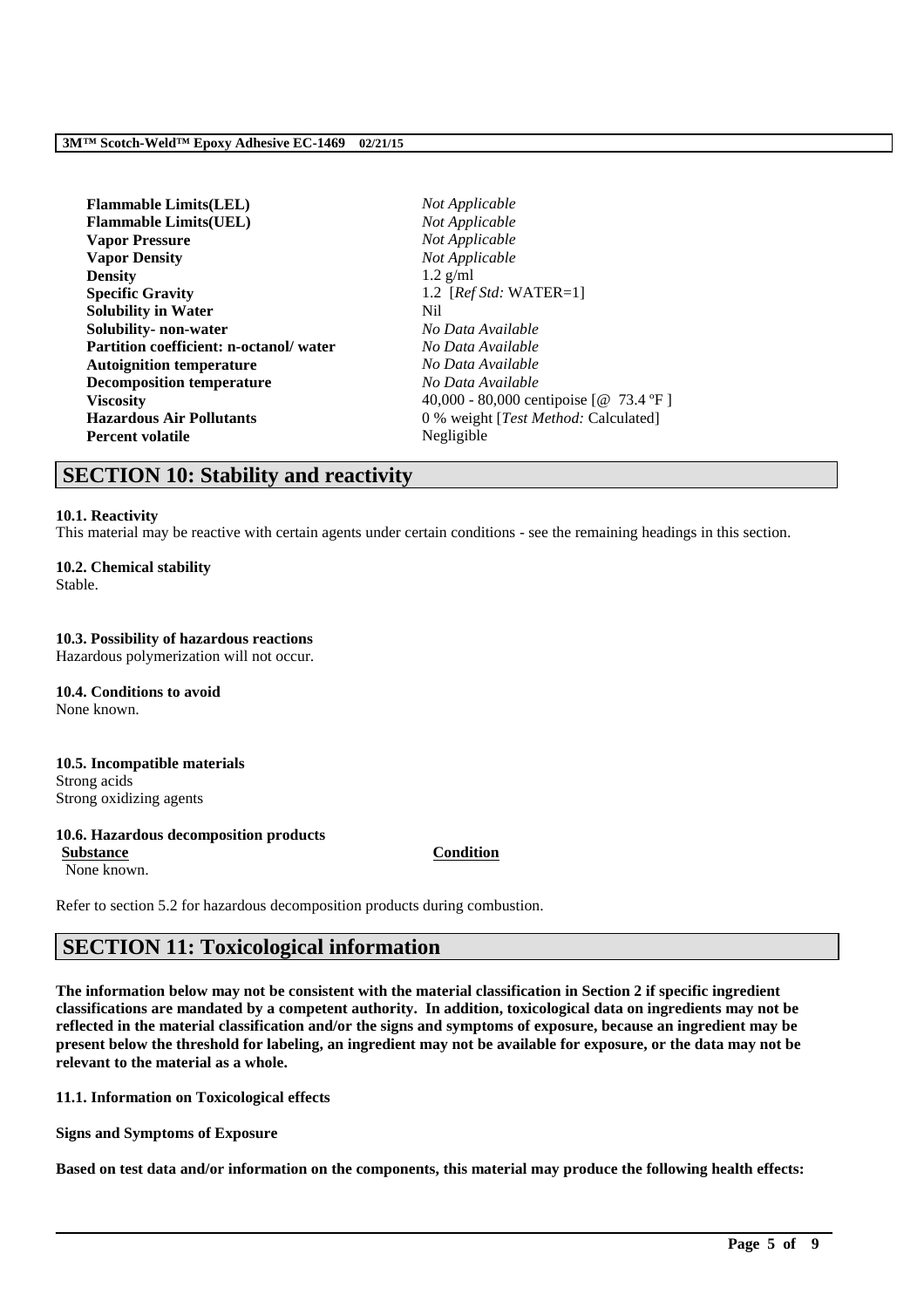#### **Inhalation:**

No health effects are expected.

#### **Skin Contact:**

Mild Skin Irritation: Signs/symptoms may include localized redness, swelling, itching, and dryness. Allergic Skin Reaction (non-photo induced): Signs/symptoms may include redness, swelling, blistering, and itching.

#### **Eye Contact:**

Moderate Eye Irritation: Signs/symptoms may include redness, swelling, pain, tearing, and blurred or hazy vision.

#### **Ingestion:**

Gastrointestinal Irritation: Signs/symptoms may include abdominal pain, stomach upset, nausea, vomiting and diarrhea.

#### **Toxicological Data**

If a component is disclosed in section 3 but does not appear in a table below, either no data are available for that endpoint or the data are not sufficient for classification.

#### **Acute Toxicity**

| <b>Name</b>      | Route       | <b>Species</b> | <b>Value</b>                                      |
|------------------|-------------|----------------|---------------------------------------------------|
| Overall product  | Dermal      |                | No data available; calculated $ATE > 5,000$ mg/kg |
| Overall product  | Ingestion   |                | No data available; calculated $ATE > 5,000$ mg/kg |
| Epoxy Resin      | Dermal      | Rat            | $LD50 > 1,600$ mg/kg                              |
| Epoxy Resin      | Ingestion   | Rat            | $LD50 > 1,000$ mg/kg                              |
| Hyrdrazide       | Ingestion   | Rat            | $LD50 > 5,000$ mg/kg                              |
| Amorphous Silica | Dermal      | Rabbit         | $LD50 > 5,000$ mg/kg                              |
| Amorphous Silica | Inhalation- | Rat            | $LC50 > 0.691$ mg/l                               |
|                  | Dust/Mist   |                |                                                   |
|                  | (4 hours)   |                |                                                   |
| Amorphous Silica | Ingestion   | Rat            | $LD50 > 5,110$ mg/kg                              |

 $ATE = acute$  toxicity estimate

### **Skin Corrosion/Irritation**

| <b>Name</b>      | <b>Species</b> | Value                     |
|------------------|----------------|---------------------------|
| Epoxy Resin      | Rabbit         | Mild irritant             |
| Hvrdrazide       | Rabbit         | No significant irritation |
| Amorphous Silica | Rabbit         | No significant irritation |

#### **Serious Eye Damage/Irritation**

| <b>Name</b>      | <b>Species</b> | Value                     |
|------------------|----------------|---------------------------|
| Epoxy Resin      | Rabbit         | Moderate irritant         |
| Hvrdrazide       | Rabbit         | Mild irritant             |
| Amorphous Silica | Rabbit         | No significant irritation |

### **Skin Sensitization**

| <b>Name</b>      | <b>Species</b> | Value           |
|------------------|----------------|-----------------|
| Epoxy Resin      | Human          | Sensitizing     |
|                  | and            |                 |
|                  | animal         |                 |
| Amorphous Silica | Human          | Not sensitizing |
|                  | and            |                 |
|                  | animal         |                 |

#### **Respiratory Sensitization**

| <b>Name</b> | <b>Species</b> | Value                                                                           |
|-------------|----------------|---------------------------------------------------------------------------------|
| Epoxy Resin | Human          | Some positive data exist, but the data are not<br>sufficient for classification |

\_\_\_\_\_\_\_\_\_\_\_\_\_\_\_\_\_\_\_\_\_\_\_\_\_\_\_\_\_\_\_\_\_\_\_\_\_\_\_\_\_\_\_\_\_\_\_\_\_\_\_\_\_\_\_\_\_\_\_\_\_\_\_\_\_\_\_\_\_\_\_\_\_\_\_\_\_\_\_\_\_\_\_\_\_\_\_\_\_\_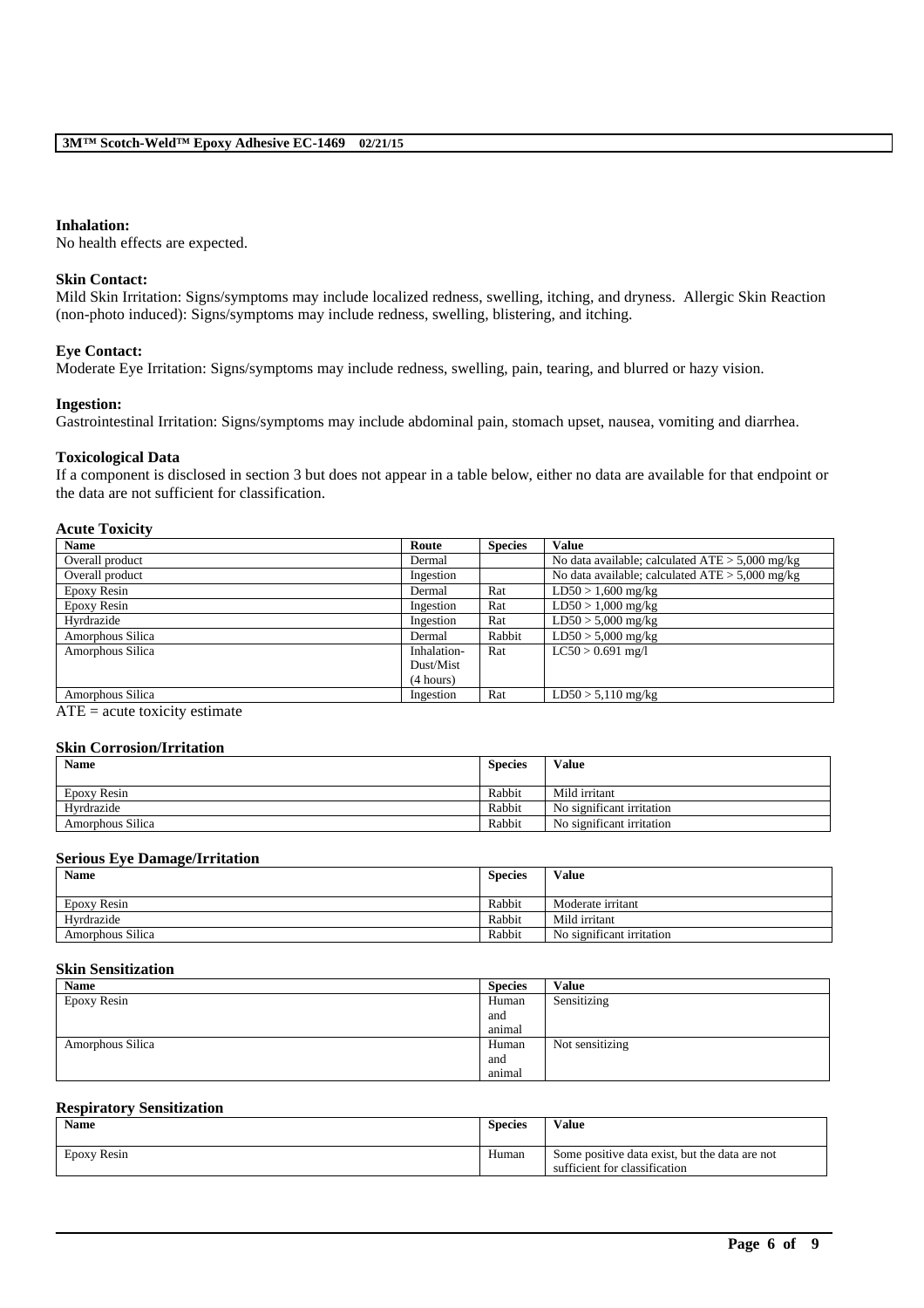#### **Germ Cell Mutagenicity**

| <b>Name</b>      | Route    | <b>Value</b>                                   |
|------------------|----------|------------------------------------------------|
|                  |          |                                                |
| Epoxy Resin      | In vivo  | Not mutagenic                                  |
| Epoxy Resin      | In Vitro | Some positive data exist, but the data are not |
|                  |          | sufficient for classification                  |
| Hyrdrazide       | In Vitro | Some positive data exist, but the data are not |
|                  |          | sufficient for classification                  |
| Amorphous Silica | In Vitro | Not mutagenic                                  |

### **Carcinogenicity**

| Name             | Route     | <b>Species</b> | Value                                          |
|------------------|-----------|----------------|------------------------------------------------|
| Epoxy Resin      | Dermal    | Mouse          | Some positive data exist, but the data are not |
|                  |           |                | sufficient for classification                  |
| Amorphous Silica | Not       | Mouse          | Some positive data exist, but the data are not |
|                  | Specified |                | sufficient for classification                  |

### **Reproductive Toxicity**

## **Reproductive and/or Developmental Effects**

| <b>Name</b>      | Route     | Value                            | <b>Species</b> | <b>Test Result</b>                 | <b>Exposure</b><br><b>Duration</b> |
|------------------|-----------|----------------------------------|----------------|------------------------------------|------------------------------------|
| Epoxy Resin      | Ingestion | Not toxic to female reproduction | Rat            | <b>NOAEL 750</b><br>mg/kg/day      | 2 generation                       |
| Epoxy Resin      | Ingestion | Not toxic to male reproduction   | Rat            | <b>NOAEL 750</b><br>mg/kg/day      | 2 generation                       |
| Epoxy Resin      | Dermal    | Not toxic to development         | Rabbit         | <b>NOAEL 300</b><br>mg/kg/day      | during<br>organogenesi<br>s        |
| Epoxy Resin      | Ingestion | Not toxic to development         | Rat            | <b>NOAEL 750</b><br>mg/kg/day      | 2 generation                       |
| Amorphous Silica | Ingestion | Not toxic to female reproduction | Rat            | <b>NOAEL 509</b><br>mg/kg/day      | 1 generation                       |
| Amorphous Silica | Ingestion | Not toxic to male reproduction   | Rat            | <b>NOAEL 497</b><br>mg/kg/day      | generation                         |
| Amorphous Silica | Ingestion | Not toxic to development         | Rat            | <b>NOAEL</b><br>1,350<br>mg/kg/day | during<br>organogenesi<br>s        |

### **Target Organ(s)**

### **Specific Target Organ Toxicity - single exposure**

For the component/components, either no data are currently available or the data are not sufficient for classification.

## **Specific Target Organ Toxicity - repeated exposure**

| <b>Name</b>      | Route      | Target Organ(s)                                                                                                          | <b>Value</b>                                                                       | <b>Species</b> | <b>Test Result</b>                 | <b>Exposure</b>          |
|------------------|------------|--------------------------------------------------------------------------------------------------------------------------|------------------------------------------------------------------------------------|----------------|------------------------------------|--------------------------|
|                  |            |                                                                                                                          |                                                                                    |                |                                    | <b>Duration</b>          |
| Epoxy Resin      | Dermal     | liver                                                                                                                    | Some positive data exist, but the<br>data are not sufficient for<br>classification | Rat            | <b>NOAEL</b><br>1,000<br>mg/kg/day | 2 years                  |
| Epoxy Resin      | Dermal     | nervous system                                                                                                           | All data are negative                                                              | Rat            | NOAEL.<br>1.000<br>mg/kg/day       | 13 weeks                 |
| Epoxy Resin      | Ingestion  | auditory system  <br>heart   endocrine<br>system  <br>hematopoietic<br>system   liver   eyes<br>kidney and/or<br>bladder | All data are negative                                                              | Rat            | <b>NOAEL</b><br>1,000<br>mg/kg/day | 28 days                  |
| Amorphous Silica | Inhalation | respiratory system  <br>silicosis                                                                                        | All data are negative                                                              | Human          | <b>NOAEL Not</b><br>available      | occupational<br>exposure |

\_\_\_\_\_\_\_\_\_\_\_\_\_\_\_\_\_\_\_\_\_\_\_\_\_\_\_\_\_\_\_\_\_\_\_\_\_\_\_\_\_\_\_\_\_\_\_\_\_\_\_\_\_\_\_\_\_\_\_\_\_\_\_\_\_\_\_\_\_\_\_\_\_\_\_\_\_\_\_\_\_\_\_\_\_\_\_\_\_\_

### **Aspiration Hazard**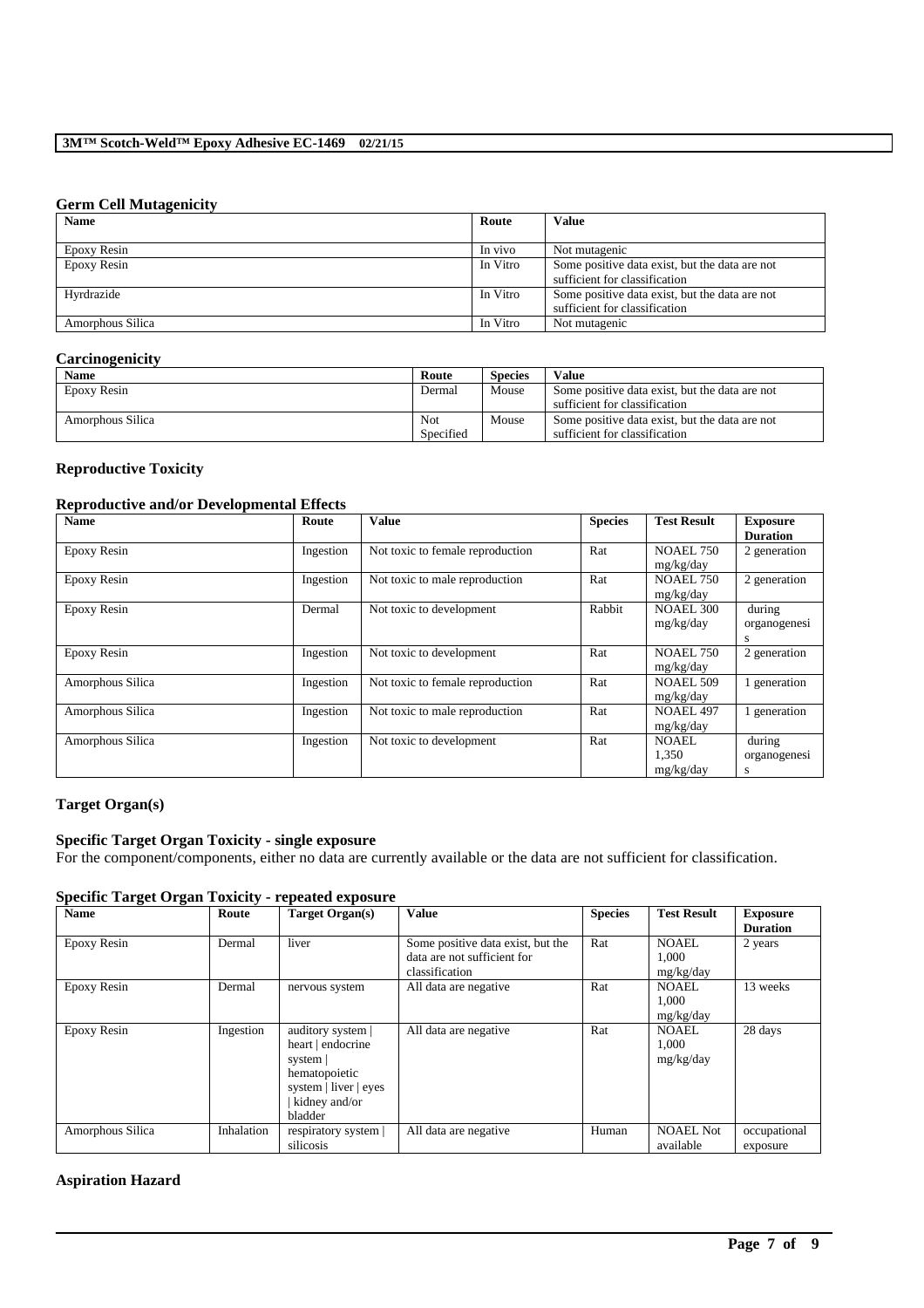#### **3M™ Scotch-Weld™ Epoxy Adhesive EC-1469 02/21/15**

For the component/components, either no data are currently available or the data are not sufficient for classification.

#### **Please contact the address or phone number listed on the first page of the SDS for additional toxicological information on this material and/or its components.**

## **SECTION 12: Ecological information**

#### **Ecotoxicological information**

Please contact the address or phone number listed on the first page of the SDS for additional ecotoxicological information on this material and/or its components.

#### **Chemical fate information**

Please contact the address or phone number listed on the first page of the SDS for additional chemical fate information on this material and/or its components.

## **SECTION 13: Disposal considerations**

#### **13.1. Disposal methods**

Dispose of contents/ container in accordance with the local/regional/national/international regulations.

Dispose of waste product in a permitted industrial waste facility. As a disposal alternative, incinerate uncured product in a permitted waste incineration facility. Proper destruction may require the use of additional fuel during incineration processes. Combustion products will include halogen acid (HCl/HF/HBr). Facility must be capable of handling halogenated materials. Empty drums/barrels/containers used for transporting and handling hazardous chemicals (chemical substances/mixtures/preparations classified as Hazardous as per applicable regulations) shall be considered, stored, treated & disposed of as hazardous wastes unless otherwise defined by applicable waste regulations. Consult with the respective regulating authorities to determine the available treatment and disposal facilities.

#### **EPA Hazardous Waste Number (RCRA):** Not regulated

## **SECTION 14: Transport Information**

For Transport Information, please visit **http://3M.com/Transportinfo** or call 1-800-364-3577 or 651-737-6501.

## **SECTION 15: Regulatory information**

#### **15.1. US Federal Regulations**

Contact 3M for more information.

#### **311/312 Hazard Categories:**

Fire Hazard - No Pressure Hazard - No Reactivity Hazard - No Immediate Hazard - Yes Delayed Hazard - No

\_\_\_\_\_\_\_\_\_\_\_\_\_\_\_\_\_\_\_\_\_\_\_\_\_\_\_\_\_\_\_\_\_\_\_\_\_\_\_\_\_\_\_\_\_\_\_\_\_\_\_\_\_\_\_\_\_\_\_\_\_\_\_\_\_\_\_\_\_\_\_\_\_\_\_\_\_\_\_\_\_\_\_\_\_\_\_\_\_\_

### **15.2. State Regulations**

Contact 3M for more information.

### **15.3. Chemical Inventories**

The components of this product are in compliance with the chemical notification requirements of TSCA.

Contact 3M for more information.